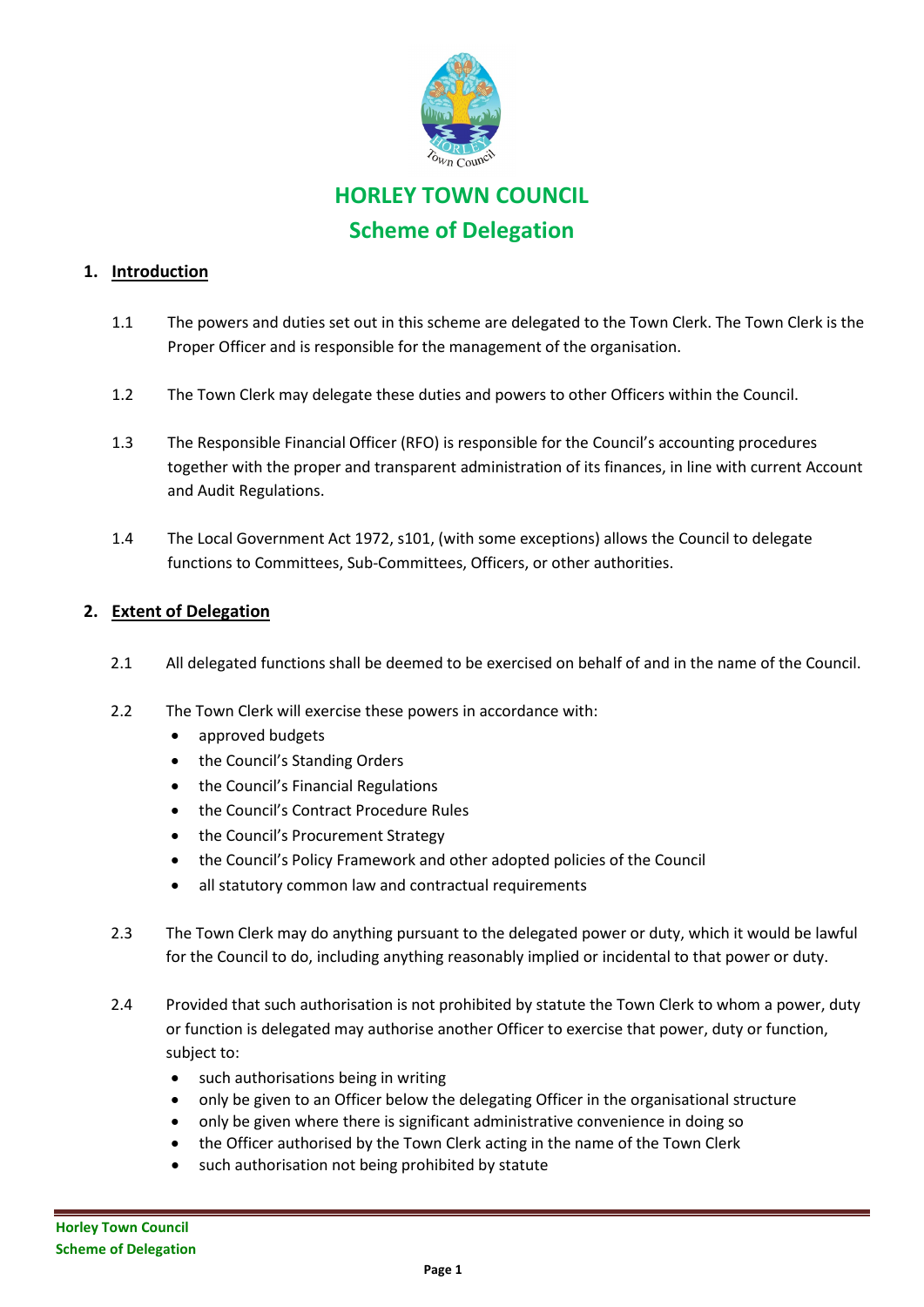2.5 A delegation to a subordinate Officer shall not prevent the Town Clerk from exercising the same power or duty at the same time.

#### **3. Financial Matters**

The Town Clerk will oversee the financial management of the Council and may delegate powers and duties to the RFO. The RFO is authorised to:

- 3.1 Act as the Responsible Financial Officer for the purposes of s 151 of the Local Government Act 1972.
- 3.2 Operate the Council's banking arrangements including arranging overdrafts.
- 3.3 Incur expenditure up to a maximum of £2,000 on any item for which provision is made in the appropriate revenue budget provided that any action taken complies with any legislative provisions and the requirements of the Council's Constitution and Financial Regulations.
- 3.4 Pay all accounts properly incurred.
- 3.5 Pay all subscriptions to organisations to which the Council belongs.
- 3.6 Make all necessary arrangements for the provision of an internal and external audit service for the Council.
- 3.7 Negotiate settlements in connection with claims made by and against the Council in consultation with the Council's insurers where appropriate.
- 3.8 Incur expenditure on revenue items within the approved estimates and budgets under their control.
- 3.9 Incur expenditure on capital schemes within the Council's approved capital Programme.
- 3.10 Use the Repairs and Maintenance Budgets for the maintenance, replacement or repair of existing plant, vehicles or equipment.
- 3.11 Enter into leasing and contract hire agreements for the acquisition of vehicles machinery and equipment on such terms as are considered appropriate.
- 3.12 Accept quotations or tenders for work supplies or services (where tenders are required by the Council's Financial Regulations), subject to:
	- a. the cost not exceeding the amount approved estimate
	- b. the tender being the lowest price or the most economically advantageous to the Council according to the criteria set out in the tender documentation
	- c. all the requirements of the Council's Financial Regulations being complied with.
- 3.13 Compile, approve or vary lists of approved contractors subject to the requirements of the Council's Financial Regulations.
- 3.14 Carry out virement of sums between cost centres in accordance with the Council's Financial Regulations.
- 3.15 Manage investments and raise and repay loans as appropriate and obtain such other sources of credit as are required in accordance with the Financial Regulations.
- 3.16 Authorise action for the recovery of debts.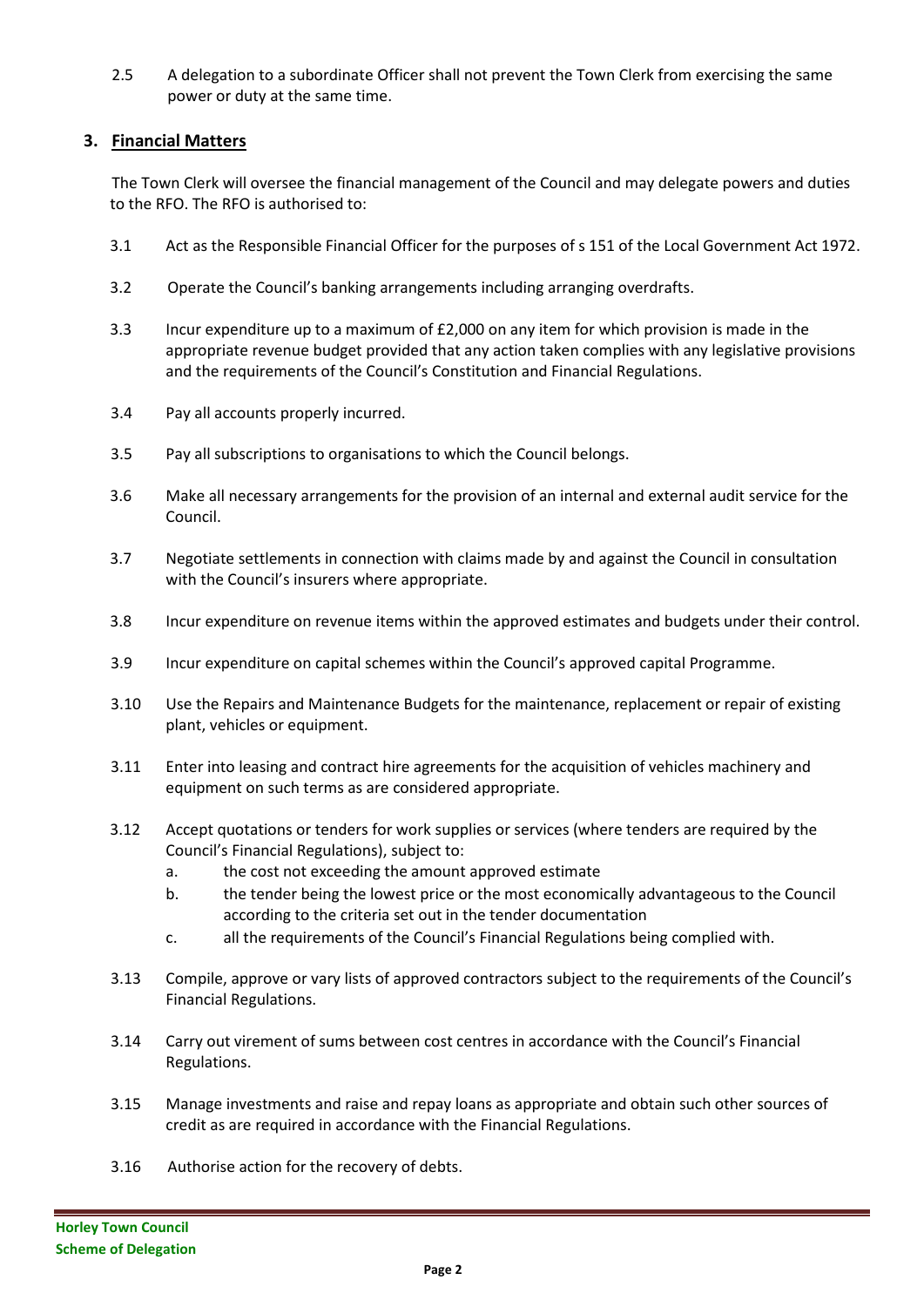- 3.17 Write-off debts up to the level set by the Council.
- 3.18 Maintain a Register of Assets and Inventory of Equipment.
- 3.19 Determine the Town Council's insurance requirements on the Council's behalf.
- 3.20 Make all necessary arrangements for the Council's insurances.
- 3.21 Determine Community Grant applications up to a value of £1,000 subject to approval by Full Council.
- 3.22 Determine Small Grants up to a value of £250.
- 3.23 Prepare a draft budget in conjunction with the Town Clerk, the Finance Committee Chairman and Vice-Chairman and to make recommendations for consideration and approval by Full Council.
- 3.24 Prepare the final accounts for each financial year.

## **4. Delegations to a Committee or a Working Party**

- 4.1 Certain matters may be delegated to Working Groups or Panels. These must be exercised in accordance with the law, the Council's Standing Orders, Financial Regulations and its approved policy framework.
- 4.2 Such delegations may only be exercised where sufficient budgetary provision exists or can be vired from within the approved budget of the working party concerned.
- 4.3 Where a Sub-Committee/Working Group/Panel, in lieu of exercising its delegation, refers a matter to its parent Committee, the delegation is exercisable by that Committee. Nevertheless, the Committee may decide not to exercise this delegated power and may instead make a recommendation to Full Council for approval.

#### **5. Emergency Delegations**

The Town Clerk is authorised to:

- 5.1 Act on behalf of the Council in cases of urgency or emergency. Any such action is to be reported to the next meeting of the Council or relevant Committee or Working Group.
- 5.2 The Council Chairman, Vice-Chairman and Committee Chairmen are to be consulted where possible before such action is taken.
- 5.3 The emergency delegations are subject to them being implemented in accordance with the law, the Council's Standing Orders and Financial Regulations, within the accepted policy framework and where budgetary provision exists or is otherwise authorised in accordance with its adopted Financial Regulations.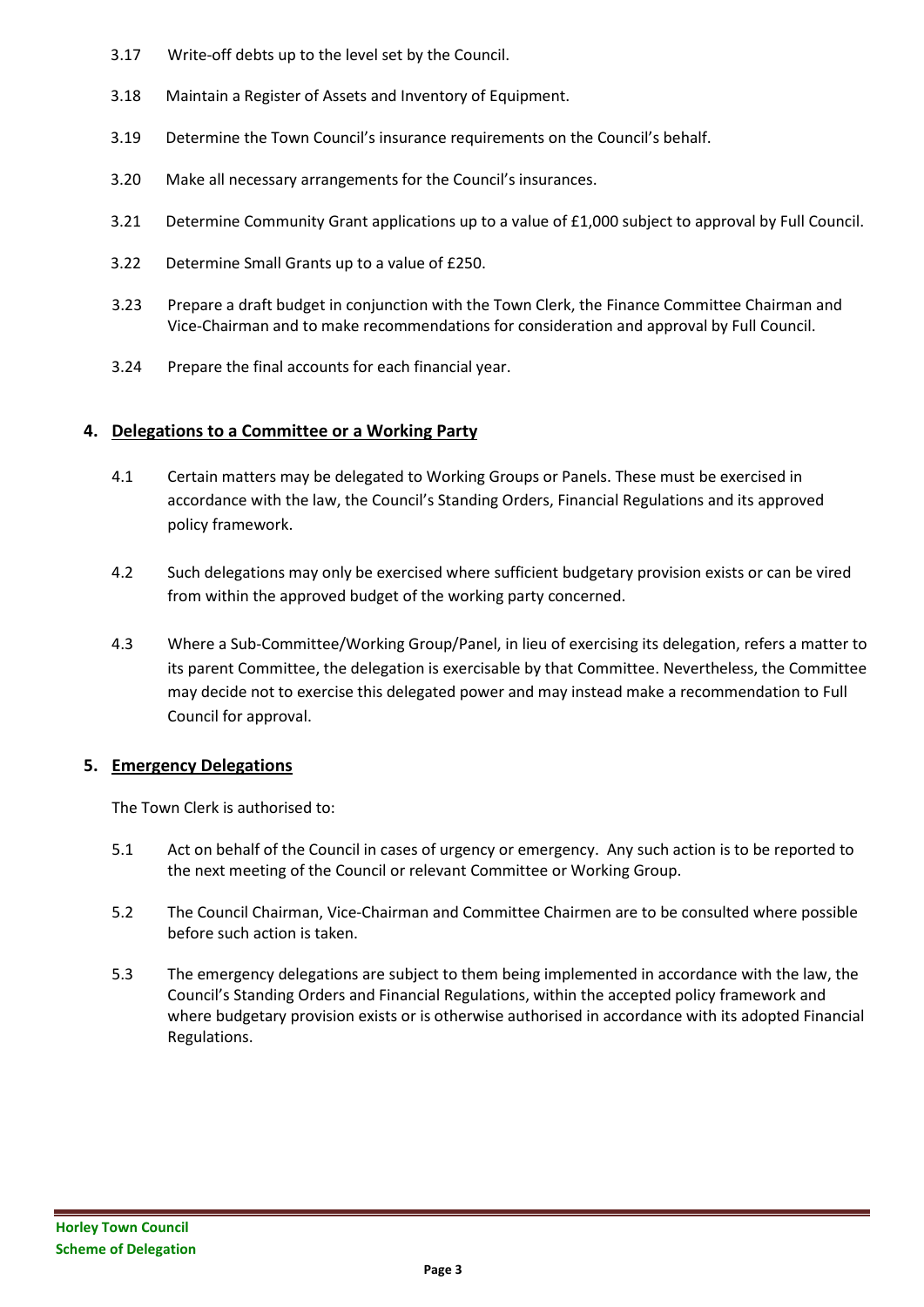## **6**. **Urgent Planning Matters**

- 6.1 Horley Town Council is consulted on Planning Applications within Horley after they have been registered with the planning authority, Reigate & Banstead Borough Council, at the pre-determination stage.
- 6.2 The time allowed in determining the application and making a final decision is governed by the Borough Council.
- 6.3 When time-related planning matters arise, including planning applications and other consultations, the Town Council is not making a decision but conveying its views and making recommendations to the Borough Council, County Council or neighbouring principal authorities.
- 6.4 In times of emergency, the Council has appointed a Planning Applications Sub-Committee (PASC) to, in conjunction with the Clerk, make its views known after consulting all 18 Town Councillors. This includes:
	- Planning Applications
	- Highways Matters & Issues
	- Public Transport
	- Any other relevant consultations to Horley for which the Town Council is a stakeholder
- 6.5 The PASC is authorised to comment on all time-related applications with the decisions conveyed to the relevant local authority or organisation within the consultation deadline and such comments will be ratified at the next Planning Committee meeting.

#### **7. Emergency Planning**

The Town Clerk is authorised to:

- 7.1 Implement the Council's Emergency Plan and to incur any necessary expenditure. Any such action is to be reported to the next meeting of the Council or relevant Committee or Working Group.
- 7.2 The Council Chairman & Town Mayor the Committee Chairmen are to be consulted where possible before such action is taken.

#### **8. Staffing Matters**

The Town Clerk is given delegated powers to manage the Council staff in accordance with the Council's policies, procedures and budget, including:

- 8.1 Appointments to posts including apprentices.
- 8.2 Employment of temporary employees.
- 8.3 Preparation of the job description and person specification, placing of the advertisement and shortlisting of applicants.
- 8.4 Management of staff performance.
- 8.5 Control of discipline and performance, including the power of suspension and dismissal.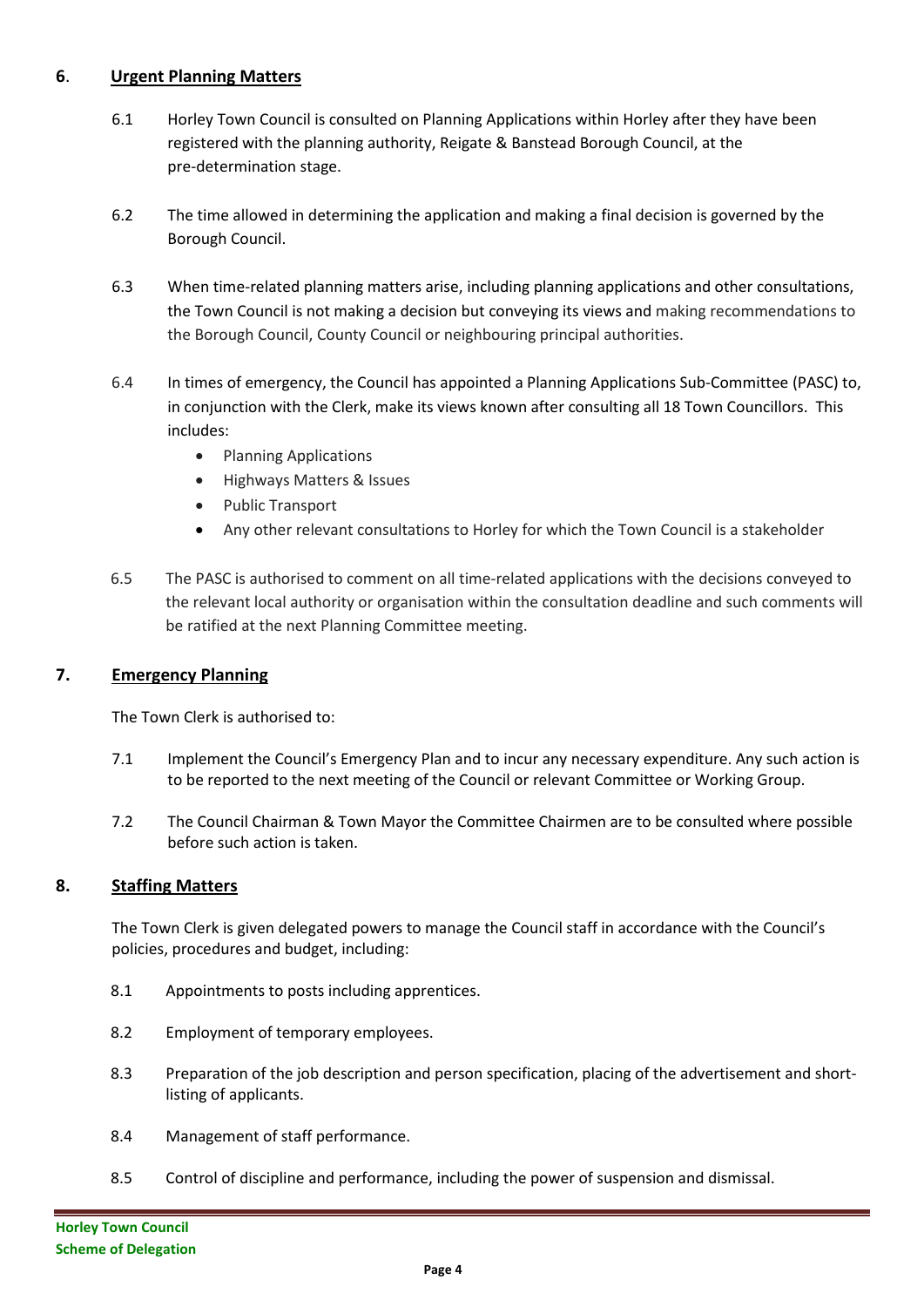- 8.6 Exercise of disciplinary and grievance procedures in accordance with the Council's procedures.
- 8.7 Determine approved duties for the payment of travel and subsistence expenses to Members and Officers where they represent the Council outside of the Town Council area.
- 8.8 Approve or refuse applications for re-grading, remove any bars in salary scales and to authorise salary increments and accelerated increments.
- 8.9 Approve payment of overtime.
- 8.10 Agree minor variations to the condition of employment.
- 8.11 Approve changes to the establishment structure.
- 8.12 Implement and monitor the arrangements for annual leave, flexi time, sickness absence, maternity and paternity leave in accordance with the Council's policies.
- 8.13 Authorise training in line with the Council's policies.
- 8.14 Authorise the provision of uniforms or protective clothing.
- 8.15 Approve payment of claims from employees for compensation for loss of or damage to personal property.
- 8.16 Negotiate and agree settlements on behalf of the Council in relation to any proceedings in the Employment Tribunal.
- 8.17 Agree to premature retirement on the grounds of duly certified ill health.
- 8.18 Terminate employment during probation and to review salary on completion of probationary periods.
- 8.19 Commission legal and professional advice on staffing matters.

#### **9. Property Matters**

The Town Clerk is given authority to manage the land and property of the Council including:

- 9.1 Agreeing the terms of any lease, licence, conveyance or transfer.
- 9.2 The granting or refusal of the Council's consent under the terms of any lease.
- 9.3 Variations of restrictive covenants of a routine nature.
- 9.4 The granting of easements, wayleaves and licences over Council land.
- 9.5 Initiating legal action or proceedings against unauthorised encampments or encroachments on Council land.
- 9.6 Directing the custody of Town Council property and documents in accordance with the provisions of s226 of the Local Government Act 1972.
- 9.7 Exercising responsibility for the safe custody and maintenance of the civic regalia.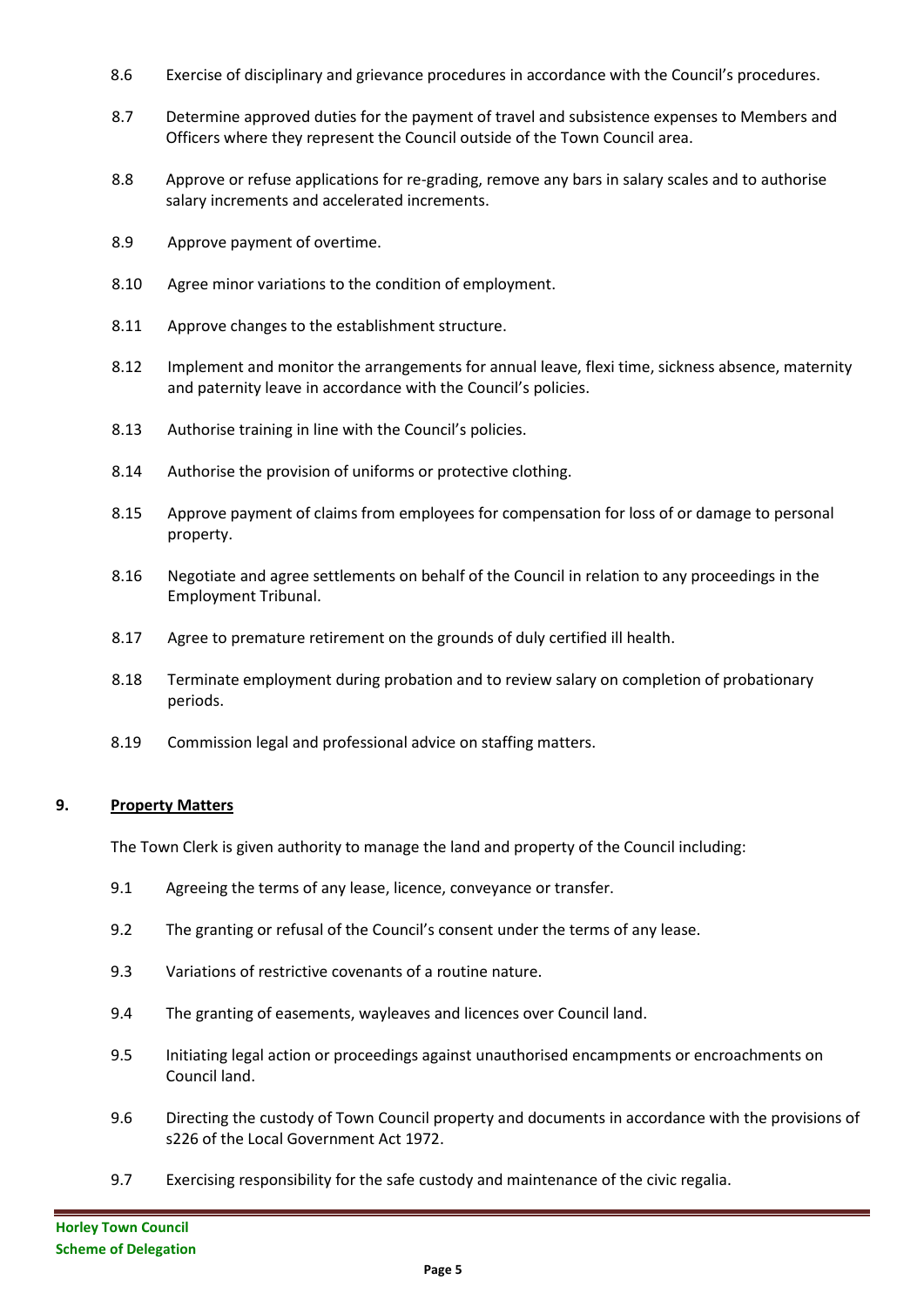#### **10. Procedural**

The Town Clerk is authorised to:

- 10.1 Authorise Officers to exercise statutory powers of entry and inspection for the purposes of any function under their control.
- 10.2 Serve requests for information as to ownership occupation and other interests in land for the purposes of any function under their control.
- 10.3 Appoint consultants and other professionals to carry out any function and provide any service under their control.

#### **11. Health and Safety at Work Act 1974**

The Town Clerk is authorised to:

11.1 Oversee the discharge of the Council's responsibilities under the said Act.

#### **12. Legal Proceedings**

The Town Clerk is authorised to:

- 12.1 Take and discontinue legal proceedings in any Court or at any Tribunal.
- 12.2 Take Counsel's advice or instruct Counsel to represent the Council.
- 12.3 Seek injunctions and commence proceedings for the purposes of:
	- enforcement in accordance with the Council's policies
	- recovering money due to the Council
	- recovering or otherwise preserving possession of the Council's land or property
	- defending the interests of the Council
	- appealing against a decision affecting the interests of the Council and responding to appeals against action taken by the Council.
- 12.4 Represent the Council at Court or any Tribunal or to make arrangements for appropriate representation.
- 12.5 Negotiate and settle the terms of documents to give effect to a decision of the Council or any of the Committees or of any Officer acting under delegated powers.
- 12.6 Be the responsible Officer for the co-ordination and operation of the legal requirements under the Data Protection Act and the Freedom of Information Act.
- 12.7 Serve Requisitions for Information.

#### **13. General Matters**

The Town Clerk is authorised to: